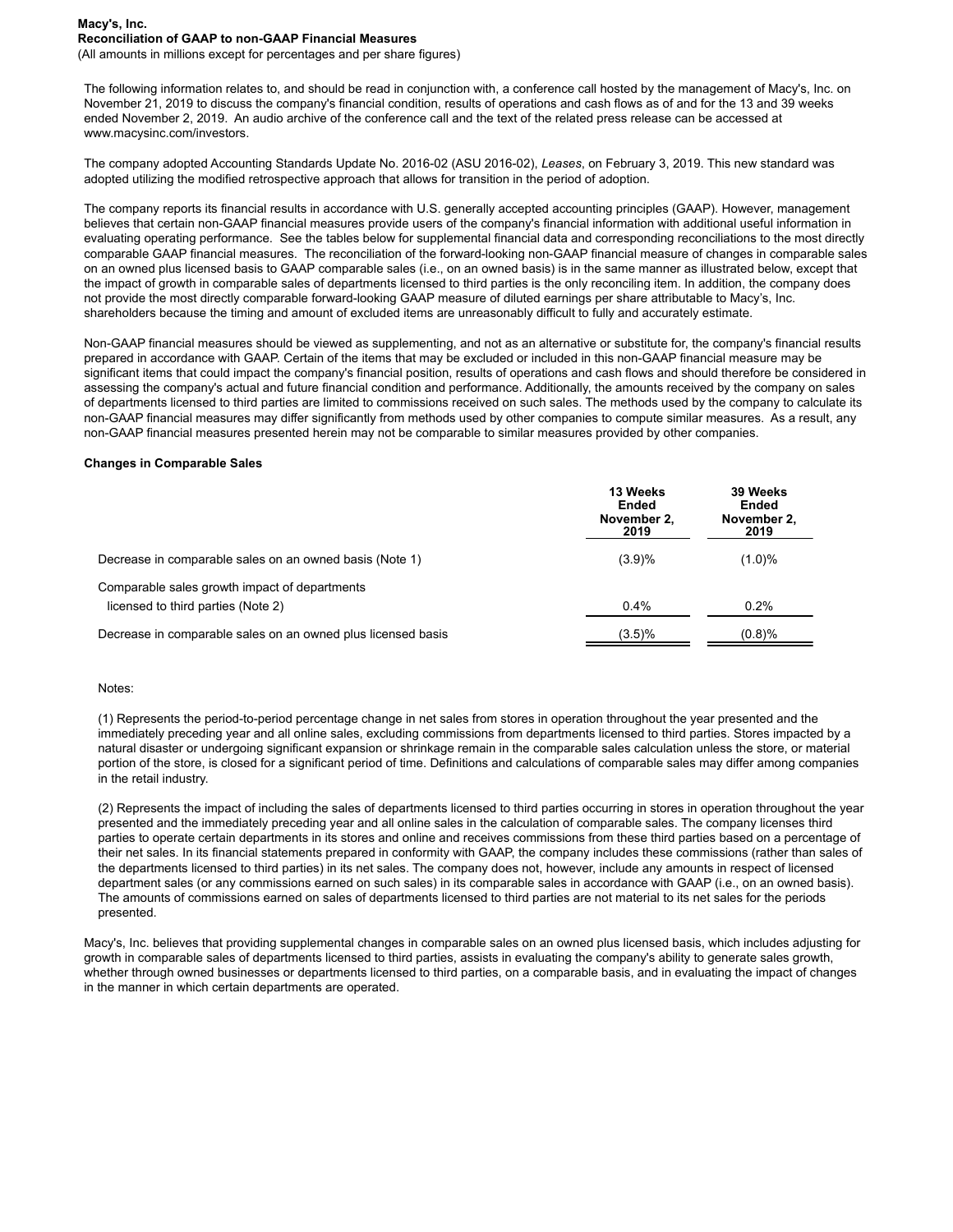## **Macy's, Inc. Reconciliation of GAAP to non-GAAP Financial Measures**

(All amounts in millions except for percentages and per share figures)

### **Net income attributable to Macy's, Inc. shareholders, excluding certain items and gains on sale of real estate**

|                                                                                              |    | 13 Weeks Ended<br>November 2,<br>2019 |    | 13 Weeks Ended<br>November 3,<br>2018 |  |
|----------------------------------------------------------------------------------------------|----|---------------------------------------|----|---------------------------------------|--|
| Most comparable GAAP measure:<br>Net income attributable to Macy's, Inc. shareholders        |    |                                       |    | 62                                    |  |
| Non-GAAP measure:<br>Net income attributable to Macy's, Inc. shareholders                    | \$ | 2                                     | \$ | 62                                    |  |
| Restructuring and other costs                                                                |    | 13                                    |    | 3                                     |  |
| Settlement charges                                                                           |    | 12                                    |    | 23                                    |  |
| Income tax impact of certain items identified above                                          |    | (6)                                   |    | (5)                                   |  |
| As adjusted to exclude certain items above                                                   |    |                                       |    | 83                                    |  |
| Gains on sale of real estate                                                                 |    | (17)                                  |    | (42)                                  |  |
| Income tax impact of gains on sale of real estate                                            |    |                                       |    | 11                                    |  |
| As adjusted to exclude gains on sale of real estate and other certain items identified above | S  | 8                                     |    | 52                                    |  |

| Most comparable GAAP measure:<br>Net income attributable to Macy's, Inc. shareholders        |    | <b>39 Weeks Ended</b><br>November 2,<br>2019 |    | <b>39 Weeks Ended</b><br>November 3,<br>2018 |  |
|----------------------------------------------------------------------------------------------|----|----------------------------------------------|----|----------------------------------------------|--|
|                                                                                              |    | 224                                          |    | <u>368 </u>                                  |  |
| Non-GAAP measure:<br>Net income attributable to Macy's, Inc. shareholders                    | \$ | 224                                          | \$ | 368                                          |  |
| Impairment, restructuring and other costs (Note 1)                                           |    | 16                                           |    | 31                                           |  |
| Settlement charges                                                                           |    | 12                                           |    | 73                                           |  |
| Losses on the early retirement of debt                                                       |    |                                              |    | 5                                            |  |
| Income tax impact of certain items identified above                                          |    | (6)                                          |    | (26)                                         |  |
| As adjusted to exclude certain items above                                                   |    | 246                                          |    | <u>451 </u>                                  |  |
| Gains on sale of real estate                                                                 |    | (67)                                         |    | (111)                                        |  |
| Income tax impact of certain items identified above                                          |    | 18                                           |    | 27                                           |  |
| As adjusted to exclude gains on sale of real estate and other certain items identified above |    | 197                                          |    | 367                                          |  |

Note:

(1) For the 39 weeks ended November 3, 2018, the above pre-tax adjustment excludes impairment, restructuring and other costs attributable to the noncontrolling interest shareholder of \$8 million.

Management believes that net income attributable to Macy's, Inc. shareholders excluding the impact of certain items, as disclosed above, is a useful measure to assist the investor in evaluating the company's ability to generate earnings and that providing such a measure will allow investors to more readily compare the earnings referred to in the press release to the earnings reported by the company in past and future periods. Management believes that excluding the impact of the items is particularly useful where the amounts of such items may vary substantially in frequency and magnitude period-to-period.